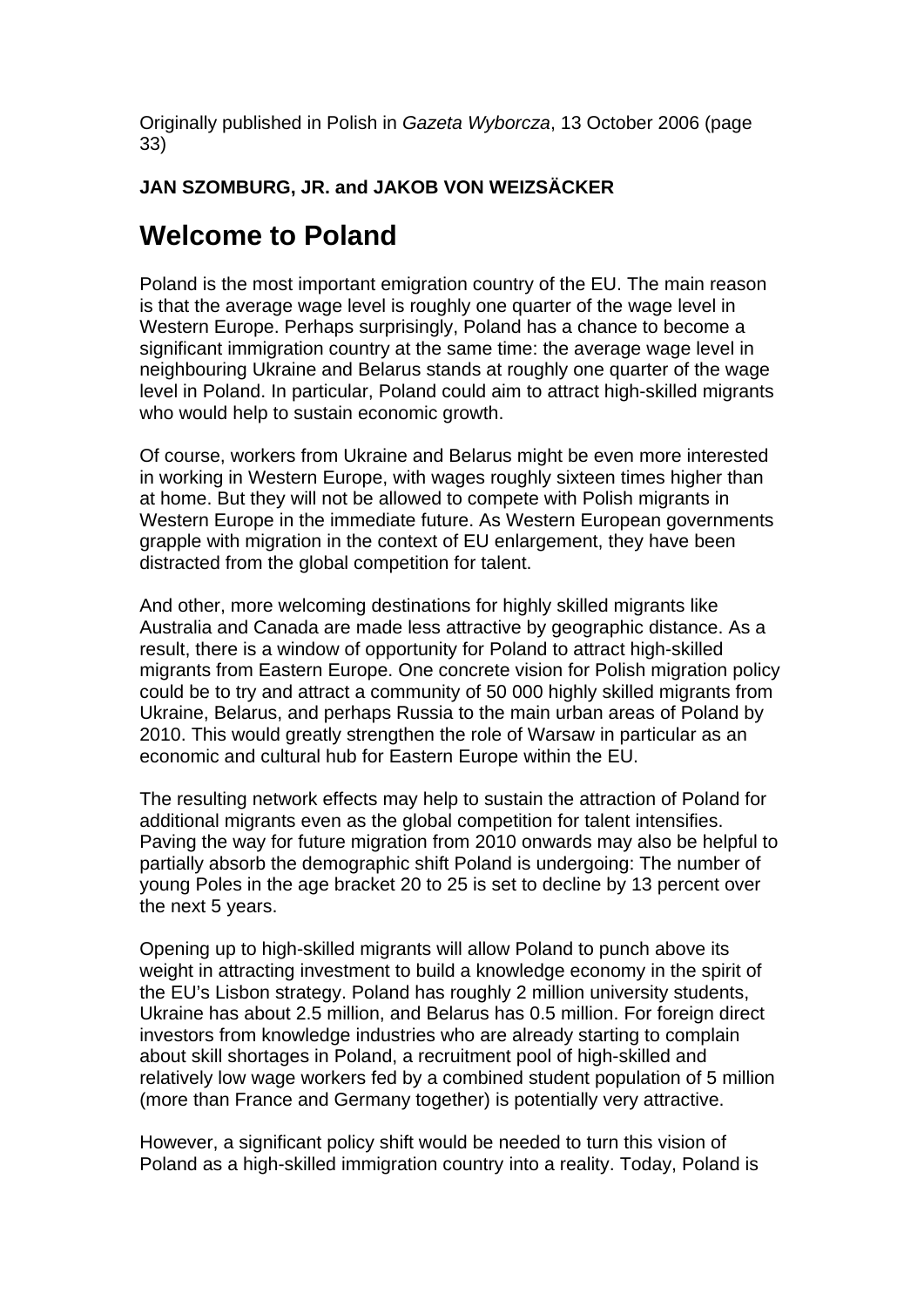not an immigration country with just over 2 percent of the population foreign born, compared to around 10 percent in Western European countries and around 20 percent in classic immigration countries like Canada or Australia. Among the foreign born in Poland, just over 10 have a university education, compared to around 20 percent in Western Europe, and around 40 percent in Australia and Canada.

In 2005, about 2700 work permits were offered to citizens of the Ukraine. At the same time, Poland may have as many as 100 000 irregular migrants from the Ukraine, overwhelmingly engaged in low-skilled employment in the black economy. A recently announced change in Polish migration policy mostly aims at attracting seasonal workers for agriculture rather than substantial numbers of high skilled migrants.

The similarity between the shortcomings of current migration policy in Poland and Germany is striking. Aiming to protect its welfare states and low-skilled workers Germany has adopted a restrictive stance towards migration from the new member states with the notable exception of seasonal farm workers in response to lobbying by farmers. Those policies have in effect attracted large numbers of low-skilled workers from the new member states to irregular employment in Germany. At the same time, higher skilled migrants looking for legal employment from countries like Poland have been diverted to Ireland and the UK.

Of course, low-skilled and even irregular migrants contribute to economic growth and fill important gaps in the low-wage labour market. But in certain areas they may be competing directly with low-skilled locals who feel already threatened by globalisation. This, combined with the often irregular work arrangements, has the potential to seriously undermine the social acceptance of migration. High-skilled migrants, by contrast, are more likely to find jobs and create jobs for low-skilled locals, they are more likely to be net financial contributors to the welfare state, and often they find it easier to integrate.

Unfortunately, in 2004 Germany or France missed the opportunity to attract large numbers of highly skilled migrants from the new EU member states and the economic damage cannot be easily undone. Many bright young Polish migrants who might have considered coming to these countries two years ago would have lost their interest by now.

They may have gone to Ireland, initially worked in a job well below their qualification, already making a noticeable contribution to the thriving Irish economy. Now, they are progressively acquiring the language skills and the professional reputation to make better use of their talent. The full benefit to Ireland and to the migrants of the recent migration wave is only starting to unfold!

Poland should use the present window of opportunity to attract high-skilled migration from neighbouring Ukraine and Belarus, and beyond. Ideally, a points system similar to the one used in Canada could be introduced, favouring skilled young migrants with some proficiency in Polish or English,